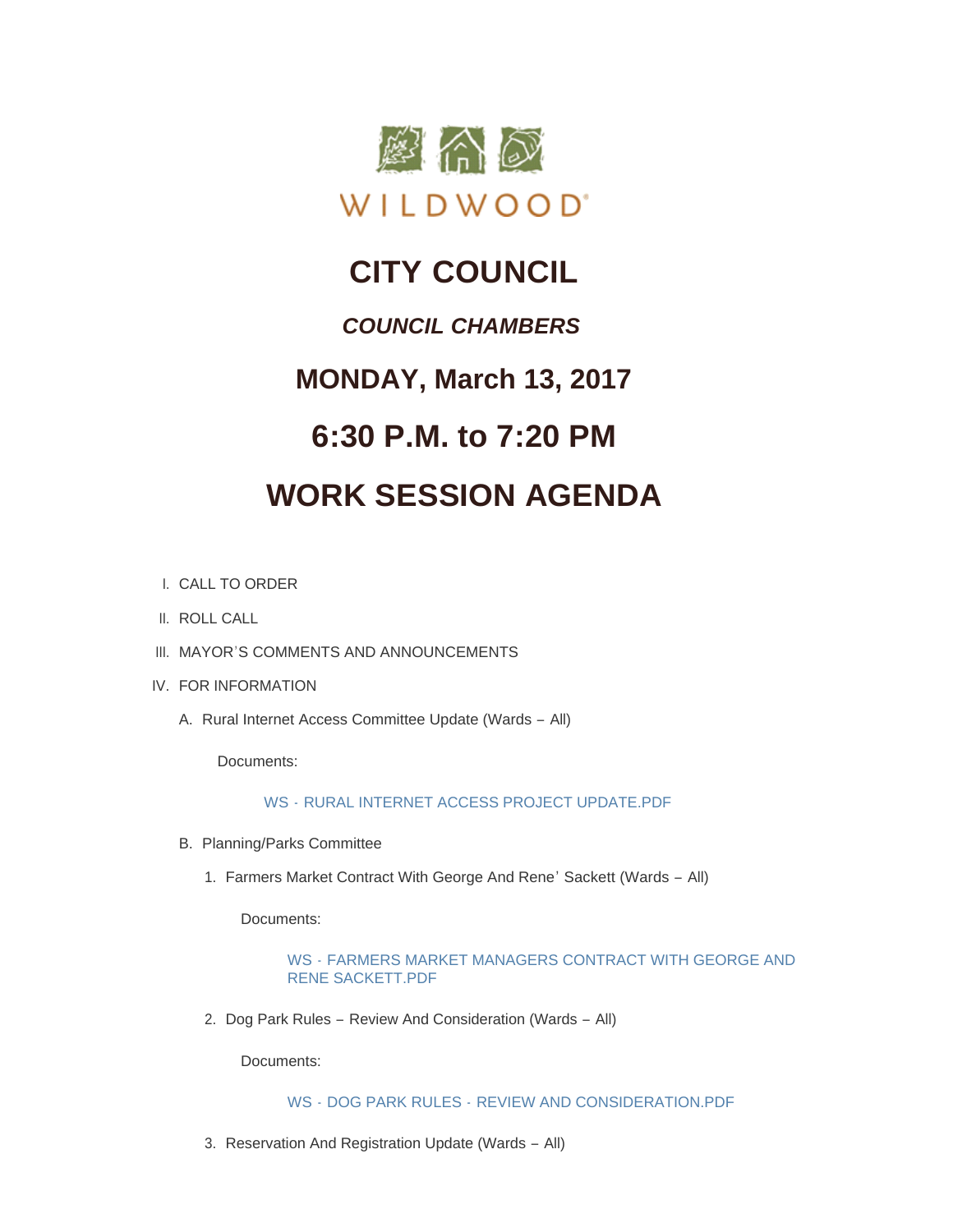Documents:

#### WS - [RESERVATION AND REGISTRATION UPDATE -](http://cityofwildwood.com/AgendaCenter/ViewFile/Item/10086?fileID=14426) PARKS AND RECREATION.PDF

4. Ongoing And Long-Term Maintenance Costs For Parks And Trail Facilities (Wards -All)

Documents:

#### WS - [ONGOING AND LONG TERM MAINTENANCE COSTS FOR PARKS](http://cityofwildwood.com/AgendaCenter/ViewFile/Item/10087?fileID=14427)  AND TRAILS FACILITIES.PDF

- C. Administration/Public Works Committee
	- 1. Construction Contract For 2017 Concrete Street And Sidewalk Replacement (Wards – All)

Documents:

#### WS - [CONSTRUCTION CONTRACT FOR 2017 CONCRETE STREET AND](http://cityofwildwood.com/AgendaCenter/ViewFile/Item/10089?fileID=14428)  SIDEWALK REPLACMENT PROJECT.PDF

2. Contract With Zick's Great Outdoors For Landscaping Of The Strecker Road Median Islands (Wards – Two And Four)

Documents:

#### WS - [CONTRACT WITH ZICKS GREAT OUTDOORS FOR LANDSCAPING](http://cityofwildwood.com/AgendaCenter/ViewFile/Item/10090?fileID=14429)  OF STRECKER ROAD MEDIAN ISLANDS.PDF

3. Contract With Cochran Engineering For Design Of Manchester Road Pedestrian And ADA Improvements (Wards – Seven And Eight)

Documents:

#### WS - CONTRACT WITH COCHRAN ENGINEERING FOR DESIGN OF [MANCHESTER ROAD PEDESTRIAN AND ADA IMPROVEMENTS.PDF](http://cityofwildwood.com/AgendaCenter/ViewFile/Item/10091?fileID=14430)

4. Contract With Zick's Great Outdoors For Landscaping Of Fox Creek Road Bridge Project (Ward – Six)

Documents:

#### WS - [CONTRACT WITH ZICKS GREAT OUTDOORS FOR LANDSCAPING](http://cityofwildwood.com/AgendaCenter/ViewFile/Item/10092?fileID=14431)  OF FOX CREEK ROAD BRIDGE PROJECT.PDF

5. Removal And/Or Treatment Of Trees Impacted By The Emerald Ash Borer (Wards – All)

Documents:

WS - [REMOVAL OR TREATMENT OF TREES IMPACTED BY THE](http://cityofwildwood.com/AgendaCenter/ViewFile/Item/10093?fileID=14432)  EMERALD ASH BORER.PDF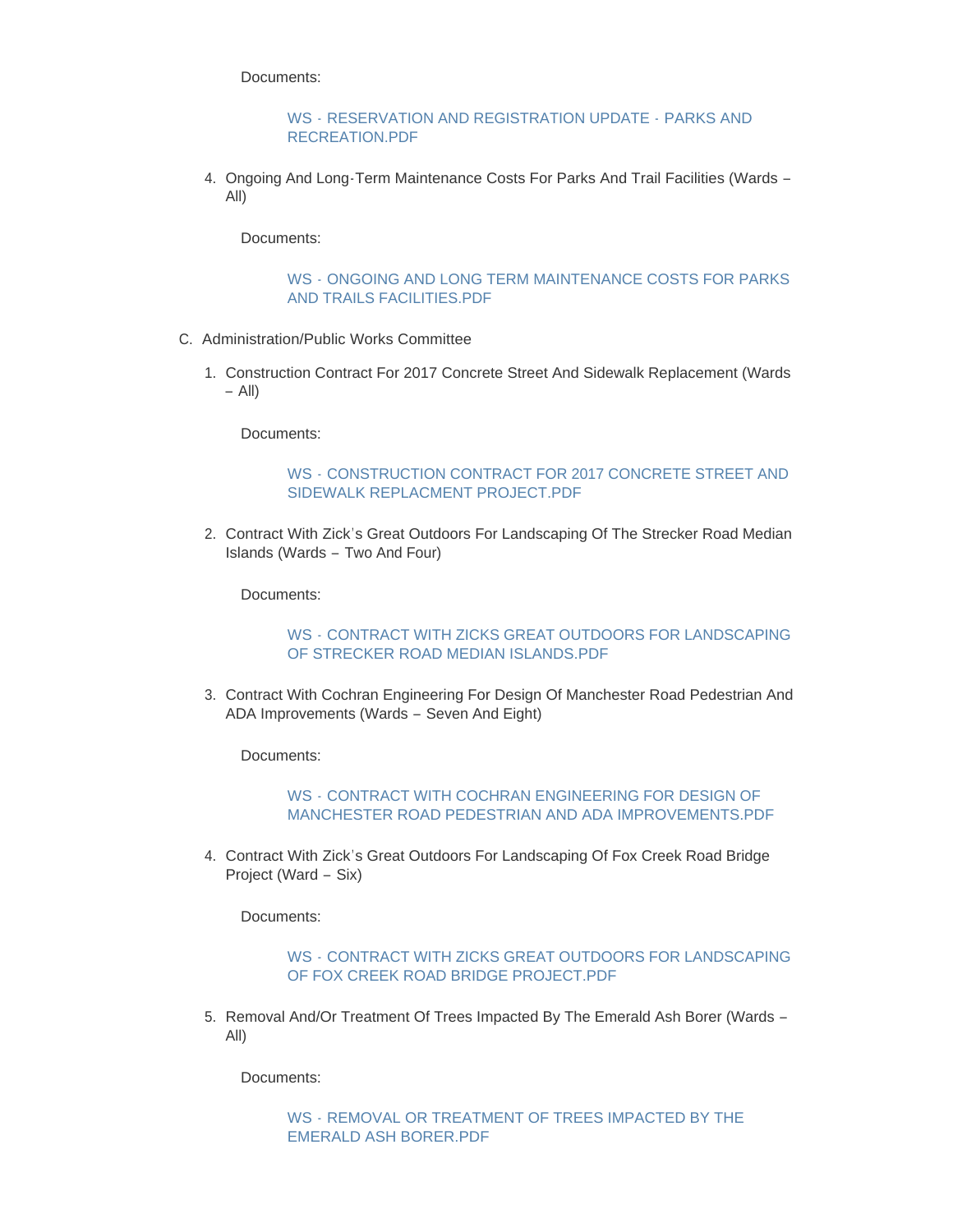- D. City Administrator Items
	- 1. Enclaves Of Cherry Hills Use Of Escrow For Tree Removal And Replacement (Ward – Eight)

Documents:

WS - [ENCLAVES AT CHERRY HILLS ESCROW FOR TREE](http://cityofwildwood.com/AgendaCenter/ViewFile/Item/10095?fileID=14433)  REPLANTING.PDF

2. Vintage Grove - Status Update (Ward - Seven)

Documents:

WS - [VINTAGE GROVE SUBDIVISION ESCROW CLOSEOUT](http://cityofwildwood.com/AgendaCenter/ViewFile/Item/10096?fileID=14434)  UPDATE.PDF

3. PleinAir Event Update (Wards - All)

Documents:

#### WS - [PLEIN AIR ART EVENT UPDATE.PDF](http://cityofwildwood.com/AgendaCenter/ViewFile/Item/10097?fileID=14435)

E. Construction Project Update (Wards - All)

Documents:

#### WS - [CONSTRUCTION PROJECT UPDATE.PDF](http://cityofwildwood.com/AgendaCenter/ViewFile/Item/10098?fileID=14436)

- V. FOR ACTION
	- A. Lafayette Crossing Gate Request (Ward One)

Documents:

WS - [LAFAYETTE CROSSING GATE REQUEST -](http://cityofwildwood.com/AgendaCenter/ViewFile/Item/10100?fileID=14440) COVER MEMO.PDF WS - [LAFAYETTE CROSSING GATE REQUEST -](http://cityofwildwood.com/AgendaCenter/ViewFile/Item/10100?fileID=14439) 2017 CORRESPONDENCE.PDF WS - [LAFAYETTE CROSSING GATE REQUEST -](http://cityofwildwood.com/AgendaCenter/ViewFile/Item/10100?fileID=14438) PROPOSED 2014 LEGISLATION AND MAYOR VETO.PDF WS - LAFAYETTE CROSSING GATE REQUEST - 2014 COMMITTE [RECOMMENDATION WITH BACKGROUND.PDF](http://cityofwildwood.com/AgendaCenter/ViewFile/Item/10100?fileID=14437)

- VI. OTHER
- VII. ADJOURNMENT

City Council will consider and act upon the matters listed above, and such others as may be presented at the meeting and determined to be appropriate for discussion at that time. Notice is hereby given that the City Council may also hold a closed meeting for the purpose of dealing with matters relating to one or more of the following: Legal Actions, Causes of Action, Litigation or Privileged Communications Between the City's Representatives and its Attorneys [RSMO 610.021(1) 1994]; Lease, Purchase or Sale of Real Estate [RSMO 610.021 (2) 1994]; hiring, firing, disciplining or promoting employees by a public governmental body [RSMO 610.021 (3) 1994]; bidding specification [RSMO 610.021 (11) 1994]; sealed bids and related documents, until the bids are opened' and sealed proposals and related documents or any documents related to a negotiated contract until a contract is executed, or all proposals are rejected [RSMO 610.021